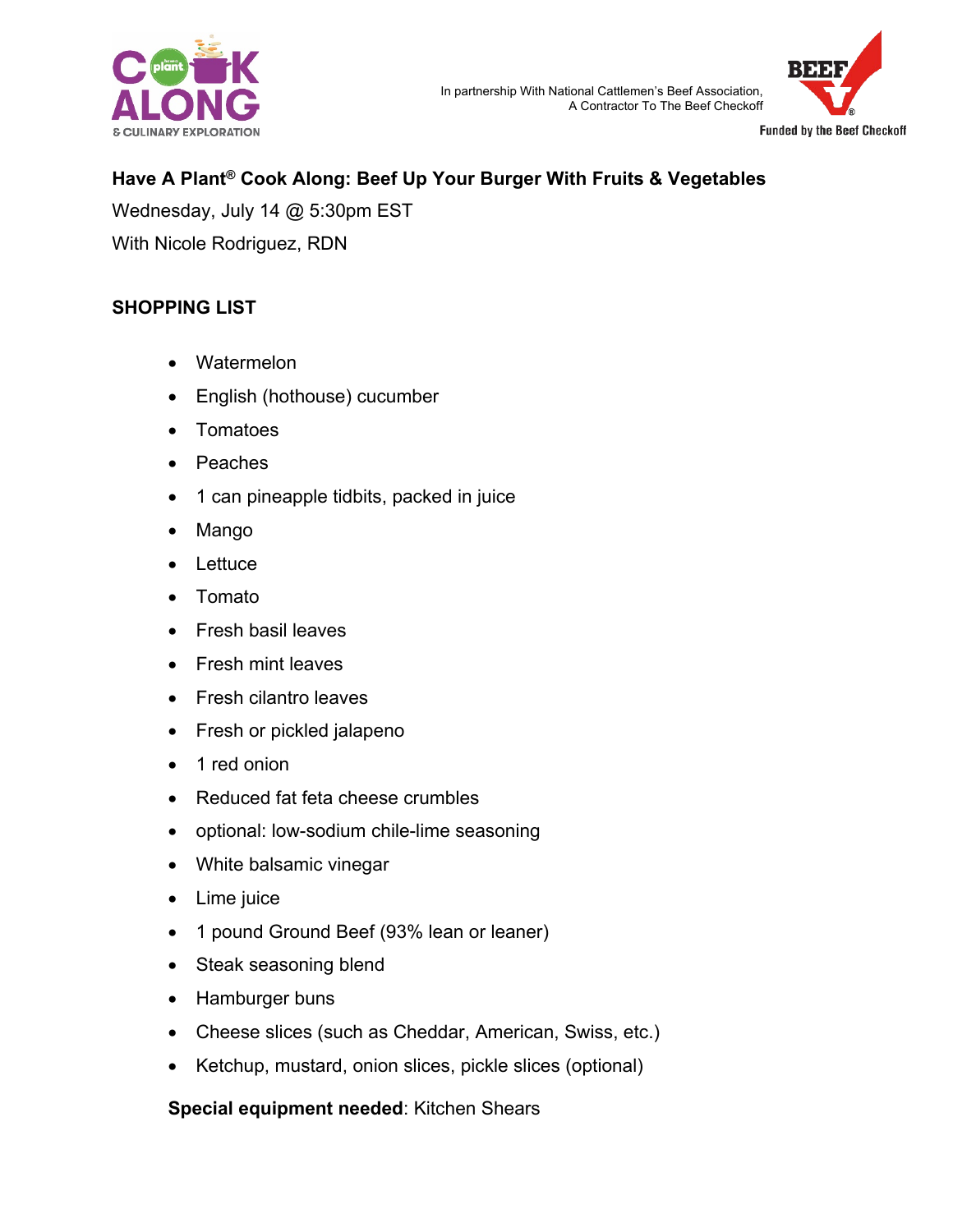



#### **Watermelon Feta Salad Servings**: 4

**Ingredients**

- 2 cups watermelon, 1/2 inch cubes
- 1 cup English (hothouse) cucumber, half skin on, 1/2 inch cubes
- 1/4 cup fresh mint leaves
- 1/2 cup reduced fat feta cheese crumbles
- optional: low-sodium chile-lime seasoning
- 2 tablespoon white balsamic vinegar

# **Instructions**

Combine watermelon and cucumber in mixing bowl. Chop mint utilizing "chiffonade" method. Combine with feta and vinegar immediately before serving.

Recipe courtesy of Nicole Rodriguez, RDN

# **Tomato-Peach Salsa**

## **Servings**: 4

## **Ingredients**

- 2 cup tomato, seeds removed, 1/2 inch cubes
- 1 cup peach, skin on, 1/2 inch cubes
- 1/4 cup fresh basil leaves
- 2 tablespoons red onion, chopped
- 2 tablespoons lime juice

## **Instructions**

Combine tomato, onion and peach in mixing bowl. Chop basil utilizing "chiffonade" method. Toss with lime juice. Repeat the layers one more time. Chill until serving time.

Recipe courtesy of Nicole Rodriguez, RDN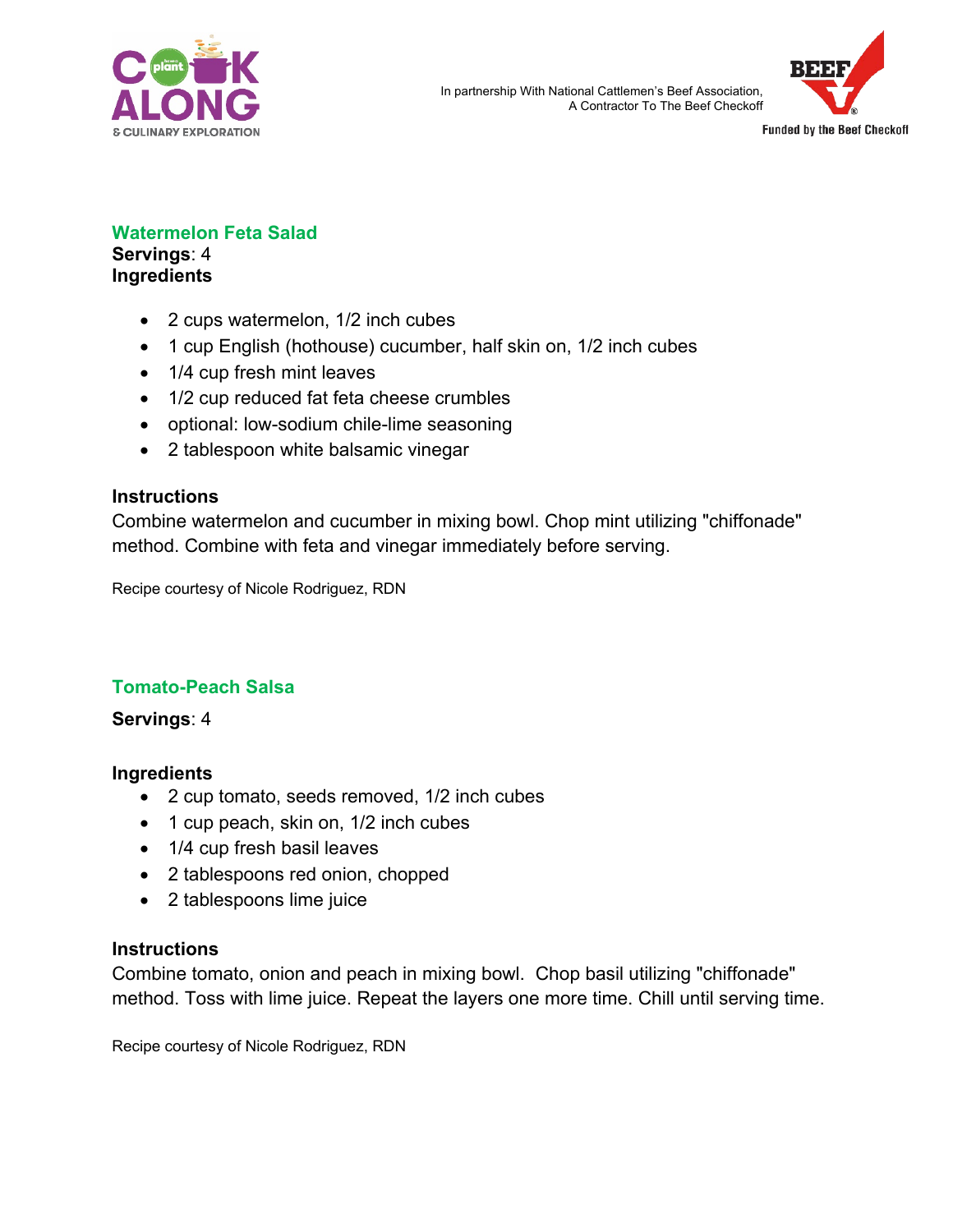



## **Pineapple-Mango Salsa**

#### **Servings**: 4

### **Ingredients**

- 1 can pineapple tidbits, packed in juice, drained
- 1 cup mango, 1/2 inch cubes
- 1/4 cup fresh or pickled jalapeno, finely diced
- 1/4 cup red onion, finely diced
- 1/4 cup fresh cilantro, leaves only
- 2 tablespoons lime juice

#### **Instructions**

Combine pineapple tidbits, mango, jalapeno, and red onion in mixing bowl. Rough chop cilantro with shears and toss with lime juice immediately before serving.

Recipe courtesy of Nicole Rodriguez, RDN

## **Classic Beef Cheeseburger**

**Servings**: 4

### **Ingredients**

- 1 pound Ground Beef (93% lean or leaner)
- 1-1/2 teaspoons steak seasoning blend
- 4 hamburger buns, split
- 4 slices cheese (such as Cheddar, American, Swiss, etc.)
- 4 lettuce leaves
- 4 tomato slices
- Toppings: Ketchup, mustard, onion slices, pickle slices (optional)

### **Instructions**

Combine Ground Beef and steak seasoning in large bowl, mixing lightly but thoroughly. Lightly shape into four 1/2-inch thick patties.